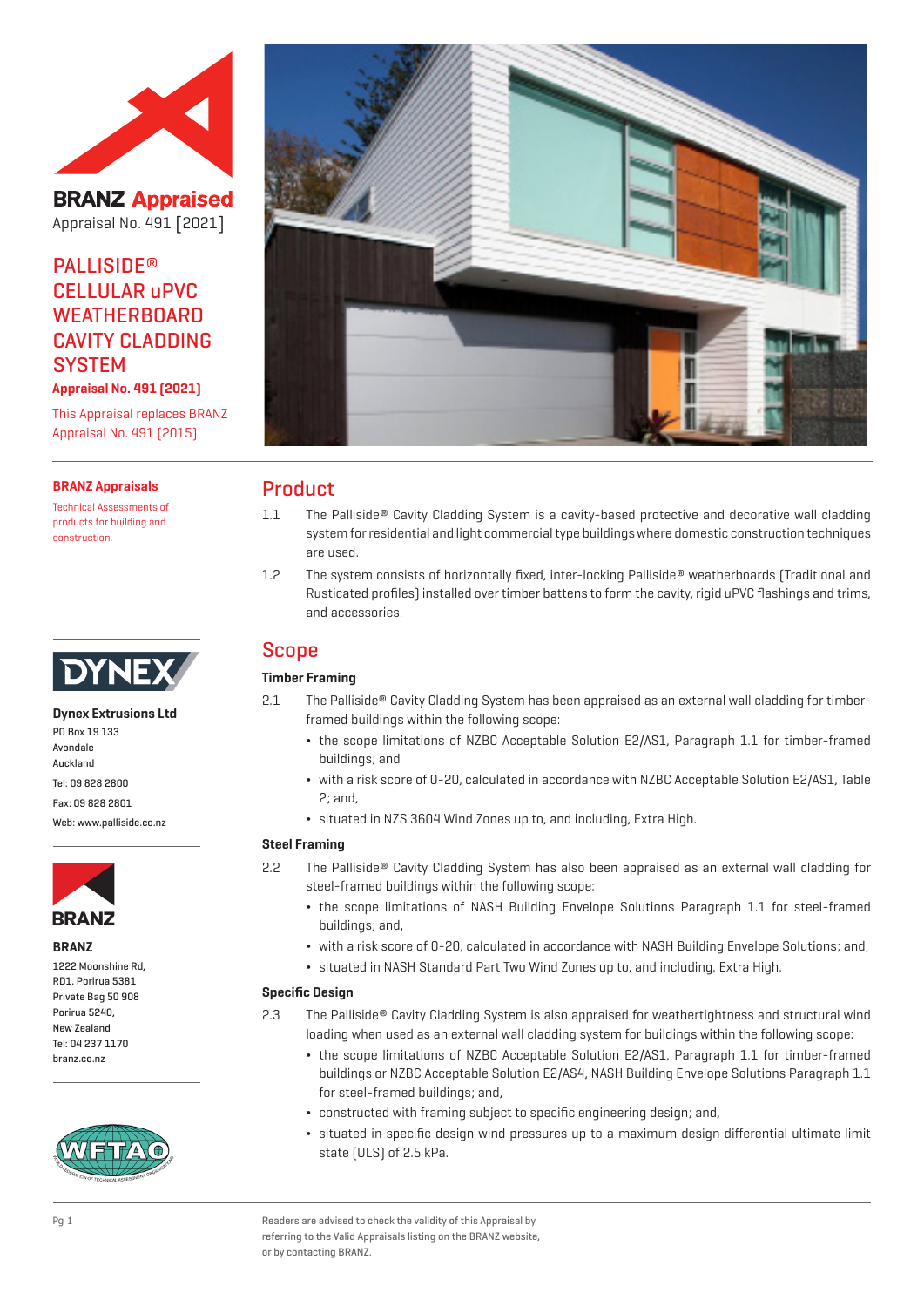

#### **General**

- 2.4 The Palliside® Cavity Cladding System must only be installed vertically on vertical, flat surfaces.
- 2.5 The Palliside® Cavity Cladding System is appraised for use with aluminium window and door joinery that is installed with vertical jambs and horizontal heads and sills. (Note: The Appraisal of the Palliside® Cavity Cladding System relies on the joinery meeting the requirements of NZS 4211 for the relevant Wind Zone or design wind pressure.)

## Building Regulations

#### **New Zealand Building Code (NZBC)**

3.1 In the opinion of BRANZ, the Palliside® Cavity Cladding System if designed, used, installed and maintained in accordance with the statements and conditions of this Appraisal, will meet the following provisions of the NZBC:

**Clause B1 STRUCTURE:** Performance B1.3.1, B1.3.2 and B1.3.4. The Palliside® Cavity Cladding System meets the requirements for loads arising from self-weight, earthquake, wind, impact and creep [i.e. B1.3.3 (a), (f), (h), (j) and (q)]. See Paragraphs 9.1-9.3.

**Clause B2 DURABILITY:** Performance B2.3.1 (b), 15 years and B2.3.2. The Palliside® Cavity Cladding System meets these requirements. See Paragraphs 10.1-10.3.

**Clause E2 EXTERNAL MOISTURE:** Performance E2.3.2. The Palliside® Cavity Cladding System meets this requirement. See Paragraphs 14.1-14.5.

**Clause F2 HAZARDOUS BUILDING MATERIALS:** Performance F2.3.1. The Palliside® Cavity Cladding System meets this requirement.

## Technical Specification

4.1 System components and accessories for the Palliside® Cavity Cladding System, which are supplied by Dynex Extrusions Ltd are:

#### **Palliside**® **Weatherboards**

- ¬ Palliside® weatherboards are manufactured with a uPVC cellular foam core and a co-extruded uPVC outer layer. They are produced in double bevelback (Traditional) or double rusticated (Rusticated) weatherboard profiles with an inter-locking weather seal between boards. Traditional weatherboards are available with a smooth face and Rusticated weatherboards are available with either a smooth or woodgrain face.
- ¬ The Traditional and Rusticated weatherboards are nominally 6 mm thick, with an effective overall profile thickness of 21 mm for the Traditional profile and 18 mm for the Rusticated profile. The weatherboards have an effective cover of 260 mm and are supplied in 6.3 m lengths.
- ¬ Palliside® weatherboards are available in White, Tea, Riverstone, Calico, Sandstone and Slate colours.

#### **Accessories**

- ¬ Starting trims starter strip, 1-part channel trim, 2-part channel trim. The starting trims are manufactured from uPVC and are available in colours to match the selected Palliside® weatherboard where appropriate. Starting trims are supplied in 3.6 m lengths.
- ¬ Weatherboard jointers moulded flat soaker and 2-part jointer. The weatherboard jointers are manufactured from uPVC and are available in colours to match the selected Palliside® weatherboard. Moulded flat soakers come in double weatherboard profile, and 2-part jointers are supplied in 2.7 m lengths.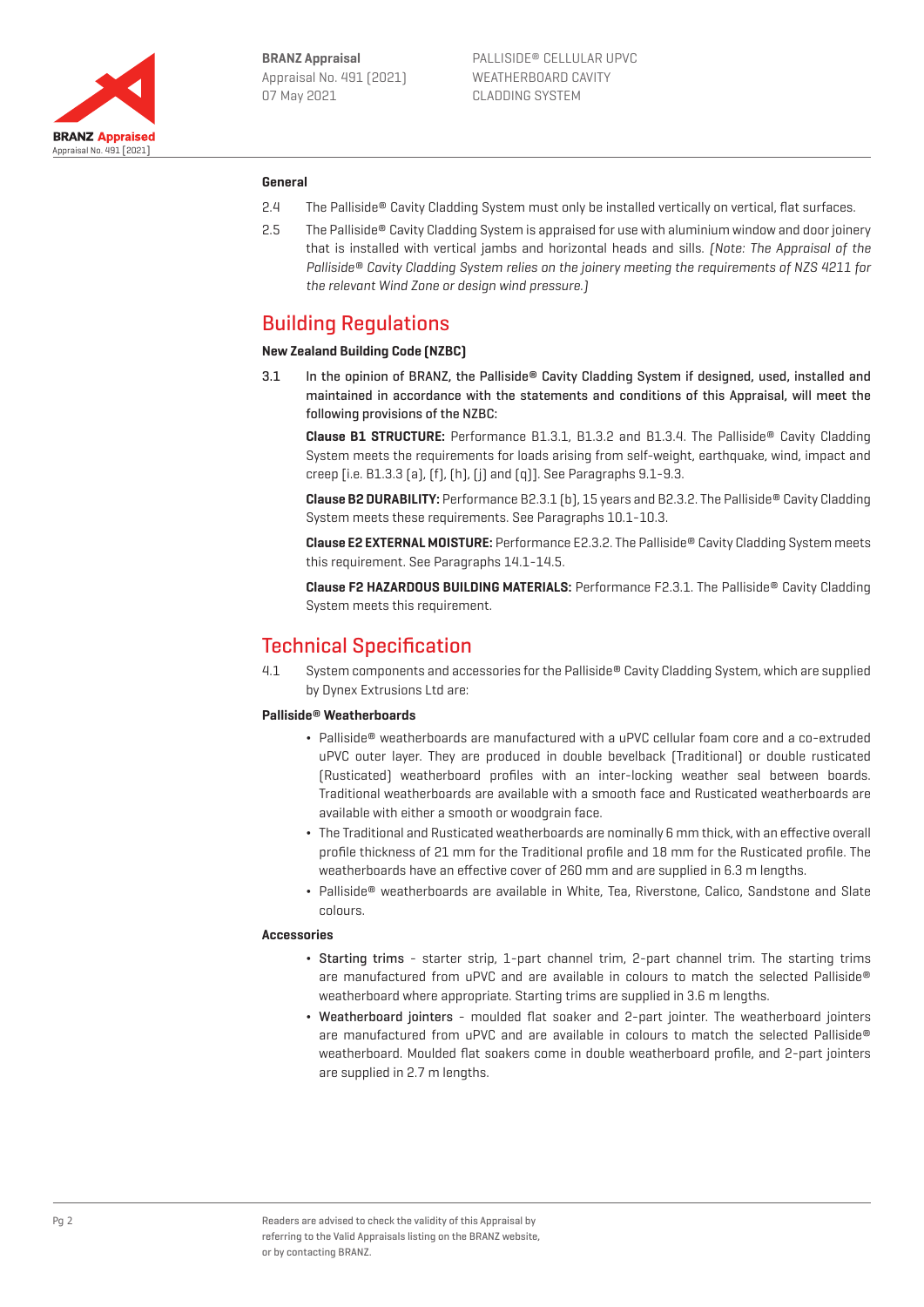

- External and internal corner mouldings external 90° corner soaker base, moulded corner soaker, boxed 2-part 90° internal corner, boxed 2-part 90° external corner, and 2-part boxed 135° corner. The mouldings are available in uPVC to match the selected Palliside® weatherboard where appropriate. The external 90° corner soaker base and 2-part boxed 135° corner are supplied in 2.7 m lengths, the moulded corner soakers come in double weatherboard profile, the boxed 2-part 90° internal corner is supplied in 3 m lengths and the boxed 2-part 90° external corner is supplied in 3.6 m lengths.
- Window flashings jamb flashing base, scriber cap with end plugs, 2-part head flashing, window head closer and window base scriber. The window flashings are manufactured from uPVC with an aluminium head flashing cap also available. Window flashings are available in colours to match the selected Palliside® weatherboard where appropriate and are supplied in 3.8 m lengths. The jamb flashing base is supplied in 3.6 m lengths.
- ¬ Moulded end plugs manufactured from uPVC in both Traditional and Rusticated profiles. The end plugs are available in colours to match the selected Palliside® weatherboard.
- ¬ Foam soffit mould a 40 x 18 mm cornice moulding manufactured from foamed uPVC. The soffit mould is available in colours to match the selected Palliside® weatherboard and is supplied in 3.6 m lengths.
- ¬ Fastfix fasteners PVC fasteners used to secure the Palliside® weatherboard in place above head flashings. The fasteners are available in colours to match the selected Palliside® weatherboard and are supplied in bags of 50.
- ¬ Solvent cement used to secure in place moulded end plugs and moulded flat soakers. Solvent cement is available in colours to match the selected Palliside® weatherboard and is supplied in 180 g tubes.
- ¬ Sealant Gorilla Colour available in colours to match the selected Palliside® weatherboard. The sealant is supplied in 310 ml canisters.
- 4.2 Accessories used with the Traditional Palliside® weatherboard profile, which are supplied by Dynex Extrusions Ltd are:
	- ¬ Pre-cut scribers pre-finished and pre-cut solid window scriber to replace scriber cap and injection moulded end plugs with the Traditional profile. The scribers are supplied in 4.2 m lengths and require a 1-part head flashing with a minimum depth of 66 mm, and are available in colours to match the selected Palliside® Traditional weatherboard.
	- ¬ 1-part internal corner 1-part W-flashing style internal corner to replace 2-part internal corner and injection moulded end plugs with the Traditional profile. The corners are supplied in 3 m lengths and are available in colours to match the selected Palliside® Traditional weatherboard.
	- ¬ Boxed corners an alternative boxed 2-part 90º external corner, boxed 3-part 135º corner and raker cap with moulded box corner endcaps and raker corner endcaps for the traditional profile. The boxed 2-part 90° external corners and boxed 3-part 135º external corners are supplied in 2.7 or 5.4 m lengths, and are available in White and Slate. (Note: Other colours are made to order. Contact Dynex Extrusions Ltd for further information.)
	- ¬ Under window base clip face-fixed under windows to provide a base for under window finishing options. The base clip is supplied in 3.6 m lengths and available in White only.
	- ¬ Under window low profile bead the standard under window finishing option for the traditional profile that fixes to the under window base clip, between the scribers. The low profile bead is supplied in 3.6 m lengths and is available in colours to match the selected Palliside® Traditional weatherboard.
	- ¬ Under window full planted sill an alternative under window finishing option for the Traditional profile that fixes to the under window base clip, extending each side of the window with the scribers trimmed to this. The full planted sill is supplied in 4.2 m lengths and is available in colours to match the selected Palliside® Traditional weatherboard with colour matched left and right hand endcaps to fit sill ends.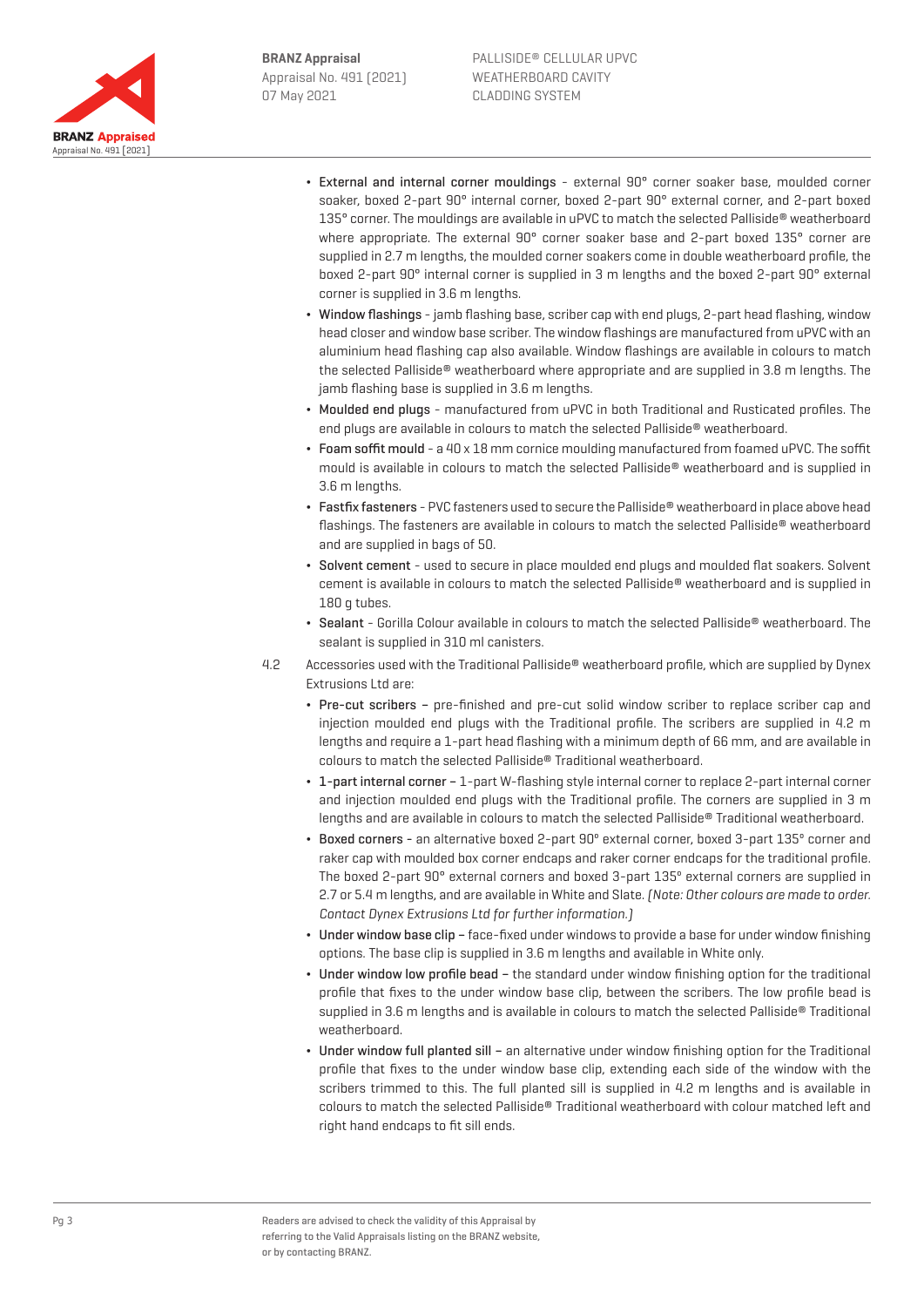

- 4.3 Accessories used with the Palliside® Cavity Cladding System, which are supplied by the building contractor are:
	- ¬ Flexible wall underlay building paper complying with NZBC Acceptable Solution E2/AS1, Table 23 or NASH Building Envelope Solutions, Table 23, or breather-type membranes covered by a valid BRANZ Appraisal for use as wall underlays.
	- ¬ Flexible wall underlay support polypropylene strap, 75 mm galvanised mesh, galvanised wire, or additional vertical battens for securing the flexible building underlay in place and preventing bulging of the bulk insulation into the drainage cavity. (Note: Mesh and wire galvanising must comply with AS/NZS 4534.)
	- Rigid wall underlay plywood or fibre cement sheet complying with NZBC Acceptable Solution E2/AS1, Table 23, or NASH Building Envelope Solutions, Table 23 or rigid sheathing covered by a valid BRANZ Appraisal for use as a rigid air barrier system.
	- ¬ Flexible sill and jamb flashing tapes flexible flashing tapes complying with NZBC Acceptable Solution E2/AS1, Paragraph 4.3.11, or NASH Building Envelope Solutions, Paragraph 4.2.10 or flexible flashing tapes covered by a valid BRANZ Appraisal for use around window and door joinery openings.
	- ¬ Cavity battens (non-structural) nominal 50 mm wide by 25 mm thick (minimum finished size of 45 mm wide by 18 mm thick) timber treated to Hazard Class H3.1.
	- ¬ Cavity battens (structural over timber and steel frame) nominal 50 mm wide by 25 mm thick (minimum finished size of 45 mm wide by 18 mm thick) SG6 grade timber treated to Hazard Class H3.1.
	- $\cdot$  Cavity batten temporary fixings 40 x 2.5 mm flathead hot-dip galvanised nails or 50 x 2.87 mm hot-dip galvanised gun nails (timber frame), or self-drilling 6 g hot-dip galvanised class 4 screws (steel frame).
	- ¬ Thermal break (steel frame) expanded polystyrene (EPS) 10 mm thick minimum with a minimum R-value of R0.25 in accordance with the requirements of NZBC Acceptable Solution E3/AS1, Paragraph 1.1.4 d).
	- ¬ Window and door trim cavity air seal air seals complying with NZBC Acceptable Solution E2/AS1, Paragraph 9.1.6, or NASH Building Envelope Solutions, Paragraph 9.1.6, or self-expanding, moisture cure polyurethane foam air seals covered by a valid BRANZ Appraisal for use around window, door and other wall penetrations.
	- ¬ Joinery head flashings as supplied by the joinery manufacturer or contractor.
	- ¬ Planted sill, facings, box corners and scribers timber treated to Hazard Class H3.1, pre-primed before installation. [Where dark contrasting colours to Palliside<sup>®</sup> weatherboards are required.]
	- ¬ Parapet cap flashing folded from aluminium or galvanised steel. Refer to NZS 3604, Section 4 and NZBC Acceptable Solution E2/AS1, Table 20 for durability requirements.
	- Cavity batten fixings (non-structural battens over timber frame)  $40 \times 2.5$  mm hot-dip galvanised flathead nails.
	- ¬ Cavity batten and thermal break fixings (non-structural battens over steel frame) self-drilling 6 g galvanised Class 4 screws. The screw length must allow a 10 mm minimum penetration through the steel framing.
	- ¬ Cavity batten fixings (structural battens over timber frame) 60 x 2.8 mm hot-dip galvanised flathead nails.
	- ¬ Cavity batten fixings (structural battens through thermal break to the steel frame) selfdrilling 10 g galvanised Class 4 screws with a minimum head width of 7 mm. The screw length must allow a 10 mm minimum penetration through the steel framing.
	- Palliside<sup>®</sup> nails (with structural cavity battens over timber frame)  $40 \times 2.5$  mm hot-dip galvanised flathead nails.
	- ¬ Palliside® weatherboard nail fixings (with non-structural cavity battens over timber frame) 60 x 3.15 mm annular groove hot-dip galvanised flathead nails.

(Note: Hot-dip galvanising must comply with AS/NZS 4680.)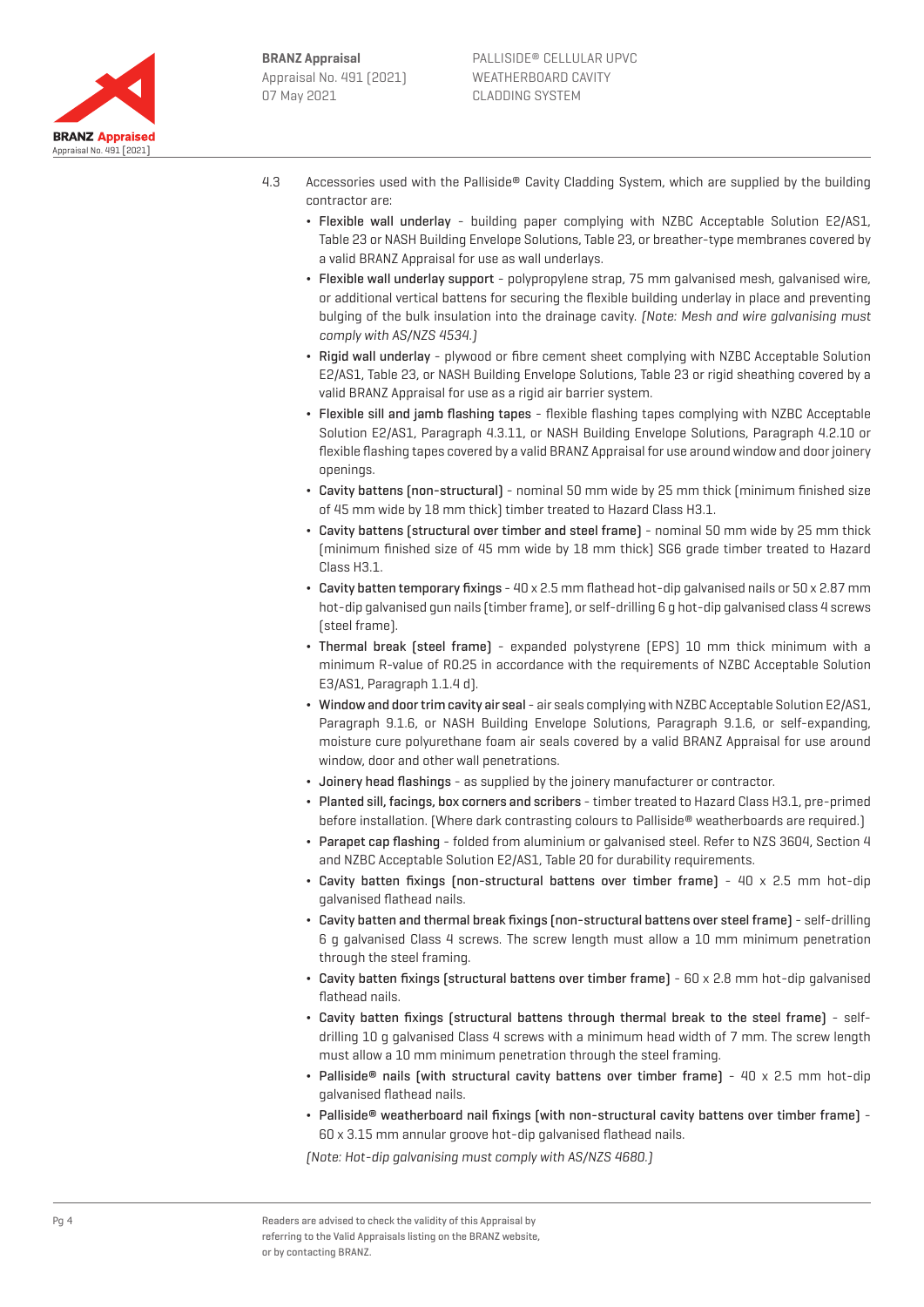

- Palliside® weatherboard screw fixings (with structural cavity battens) 8 g  $\times$  32 mm long, galvanised Class 4 wood screws with a minimum head width of 5.5 mm.
- Palliside<sup>®</sup> weatherboard screw fixings (with non-structural cavity battens over timber frame) - 8 g x 50 mm long (NZS 3604 Wind Zones up to, and including, Very High) or 8 g x 65 mm long (NZS 3604 Wind Zones up to, and including, Extra High and specific design wind pressures up to design differential 2.5 kPa ULS), galvanised Class 4 wood screws with a minimum head width of 5.5 mm.
- Palliside<sup>®</sup> weatherboard screw fixings (with non-structural cavity battens and thermal break over steel frame) - self-drilling 6 g galvanised Class 4 screws with a minimum head width of 5.5 mm. The screw length must allow a 10 mm minimum penetration through the steel framing.
- ¬ Palliside® weatherboard brad fixings (with structural cavity battens over timber frame) Paslode ND50 Grade 304 stainless steel brads (2 per stud skewed).
- ¬ Palliside® weatherboard brad fixings (with non-structural cavity battens over timber frame) Paslode ND60 Grade 304 stainless steel brads (2 per stud skewed).

# Handling and Storage

- 5.1 Handling and storage of all materials supplied by Dynex Extrusions Ltd or the building contractor, whether on-site or off-site, is under the control of the building contractor. Palliside® weatherboards and accessories are delivered to site in packs wrapped in plastic sleeves. The packs must be stacked flat, off the ground on bearers at maximum 600 mm centres and be restrained from collapse. Other materials must not be stacked on Palliside® weatherboards and accessories. Long term storage must be dry and under cover. Palliside® weatherboards should always be carried on edge and care must be taken to avoid damage to edges, ends and surfaces of the weatherboards.
- 5.2 Accessories must be stored so they are kept clean, dry and undamaged. All accessories must be used within the maximum storage period recommended by the manufacturer.

# Technical Literature

6.1 Refer to the Appraisals listing on the BRANZ website for details of the current Technical Literature for the Palliside® Cavity Cladding System. The Technical Literature must be read in conjunction with this Appraisal. All aspects of design, use, installation and maintenance contained in the Technical Literature and within the scope of this Appraisal must be followed.

# Design Information

## Framing

#### **Timber Treatment**

7.1 Timber wall framing behind the Palliside® Cavity Cladding System must be treated as required by NZBC Acceptable Solution B2/AS1.

#### **Timber Framing**

- 7.2 Timber framing must comply with NZS 3604 for buildings or parts of buildings within the scope limitations of NZS 3604. Buildings or parts of buildings outside the scope of NZS 3604 must be to a specific design in accordance with NZS 3603 and AS/NZS 1170. Where specific design is required, the framing must be of at least equivalent stiffness to the framing provisions of NZS 3604. Studs must be at maximum 600 mm centres in Low, Medium, High and Very High Wind Zones, and maximum 400 mm centres in the Extra High Wind Zone and specific design wind pressures up to and including design differential 2.5 kPa ULS. In all cases, dwangs must be fitted flush between the studs at maximum 800 mm centres.
- 7.3 Timber framing must have a maximum moisture content of 18% at the time of the cladding application.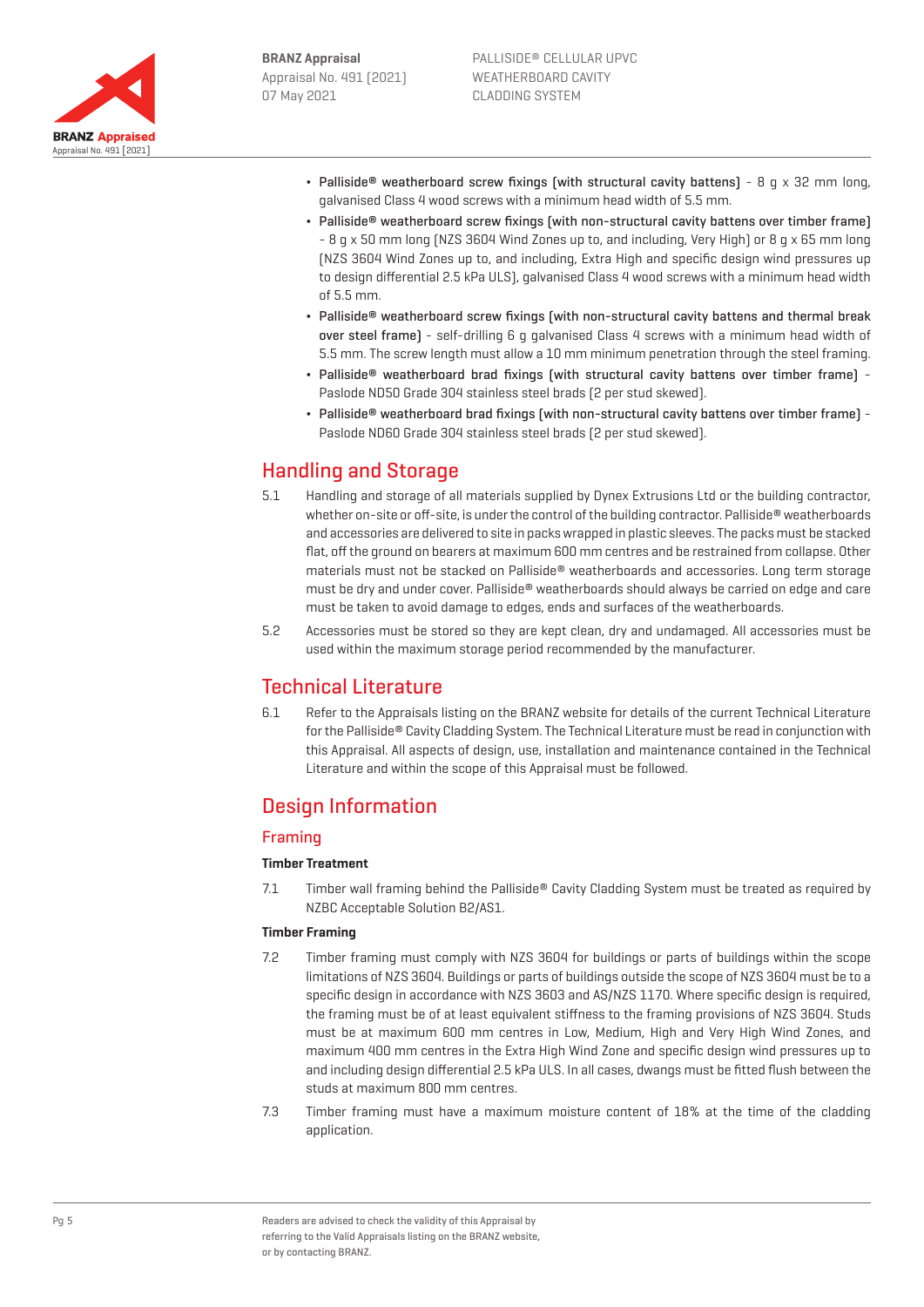

#### **Steel Framing**

- 7.4 Steel framing must comply with NASH Standard Part Two for buildings or parts of buildings within the scope limitations of NASH Standard Part Two. Buildings or parts of buildings outside the scope of NASH Standard Part Two must be to a specific design. Where specific design is required, the framing must be of at least equivalent stiffness to the framing provisions of NASH Standard Part Two.
- 7.5 The minimum framing specification is 'C' section studs and nogs of overall section size of 75 mm web and 32 mm flange. Steel thickness must be minimum 0.75 mm.
- 7.6 In all cases studs must be at maximum 600 mm centres, with dwangs fitted flush between the studs in a continuous line at maximum 800 mm centres for fixing of the weatherboards. Studs must be at maximum 600 mm centres in Low, Medium, High and Very High Wind Zones, and maximum 400 mm centres in the Extra High Wind Zone and specific design wind pressures up to and including design differential 2.5 kPa ULS. In all cases, dwangs must be fitted flush between the studs at maximum 800 mm centres.

#### General

- 8.1 Palliside<sup>®</sup> weatherboards are suitable for fixing to timber and steel framing. When fixing to steel frames there are two options: fixing the Palliside® weatherboard through the cavity batten and thermal break with self-drilling 6 g galvanised Class 4 screws with a minimum head width of 5.5 mm; or, fixing a structural cavity batten through the thermal break at 300 mm centres with selfdrilling 10 g galvanised Class 4 screws with a minimum head width of 7 mm, with the Palliside® weatherboard fixed to the cavity batten with self-drilling 8 g x 32 mm long, galvanised Class 4 wood screws with a minimum head width of 5.5 mm.
- 8.2 Standard window, internal corner moulding, flashings and external boxed corners are used with both Rusticated and Traditional profiles. Alternative options for window, internal corner and external boxed corner detailing are available for Traditional profiles. These are pre-cut scribers, 1-part internal corner, boxed 2-part 90º external corner, boxed 3-part 135º external corner, low profile under window bead and planted sill.
- 8.3 Punchings in the combination cavity closure/base starter provide a minimum ventilation opening area of 1,000 mm<sup>2</sup> per lineal metre of wall in accordance with the requirements of NZBC Acceptable Solution E2/AS1, Paragraph 9.1.8.3 b) or NASH Building Envelope Solutions.
- 8.4 The ground clearance to finished floor levels as set out in NZS 3604 must be adhered to at all times. At ground level paved surfaces, such as footpaths, must be kept clear of the bottom edge of the cladding system by a minimum of 100 mm, and unpaved surfaces by 175 mm in accordance with the requirements of NZBC Acceptable Solution E2/AS1, Table 18 or NASH Building Envelope Solutions, Table 18.
- 8.5 At deck or low pitch roof/wall junctions, the bottom edge of the Palliside® weatherboards must be kept clear of any adjacent surface, or above the top surface of any adjacent roof flashing by a minimum of 35 mm in accordance with the requirements of NZBC Acceptable Solution E2/AS1, Paragraph 9.1.3 or NASH Building Envelope Solutions, Paragraph 9.1.3.
- 8.6 All external walls of buildings must have barriers to airflow in the form of interior linings with all joints stopped for Wind Zones up to, and including, Very High, and rigid underlays for buildings in the Extra High Wind Zone and specifically designed buildings up to 2.5 kPa design differential ULS wind pressure. Unlined gables and walls must incorporate a rigid sheathing or an air barrier which meets the requirements of NZBC Acceptable Solution E2/AS1, Table 23 or NASH Building Envelope Solutions Table 23. For attached garages, wall underlays must be selected in accordance with NZBC Acceptable Solution E2/AS1, Paragraph 9.1.3.4 or NASH Building Envelope Solutions Paragraph 9.1.3.4. Where rigid underlays are used, the fixing lengths must be increased by a minimum of the thickness of the underlay.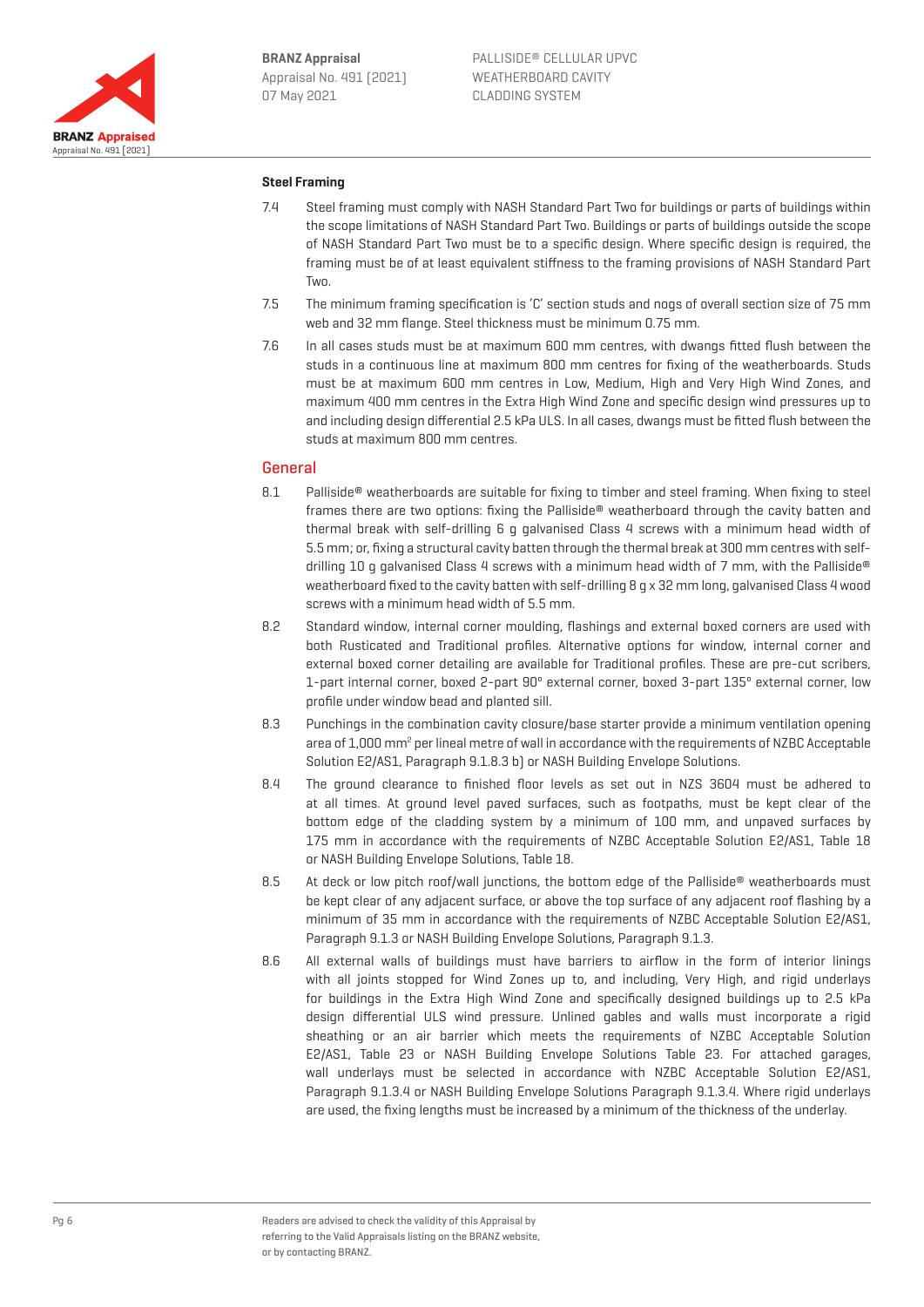

- 8.7 Where the system abuts other cladding systems, designers must detail the junction to meet their own requirements and the performance requirements of the NZBC. The Technical Literature provides some guidance. Details not included within the Technical Literature have not been assessed and are outside the scope of this Appraisal.
- 8.8 Inter-storey drained joints must be constructed in accordance with the Technical Literature. Interstorey drained joints must be provided to limit continuous cavities to the lesser of 2-storeys or 7 m in height, in accordance with the requirements of NZBC Acceptable Solution E2/AS1, Paragraph 9.1.9.4 b) or NASH Building Envelope Solutions, Paragraph 9.9.4 b).

#### **Structure**

#### **Mass**

9.1 The nominal mass of the Palliside<sup>®</sup> Cavity Cladding System is 4.9 kg/m<sup>2</sup> and therefore considered a light wall cladding in terms of NZS 3604 and NASH Standard Part Two.

#### **Impact Resistance**

9.2 The Palliside<sup>®</sup> Cavity Cladding System will resist impacts likely to be encountered in normal residential use. The likelihood of impact damage to the cladding when used in light commercial situations should be considered at the design stage, and appropriate protection such as the installation of bollards and barriers provided for vulnerable areas.

#### **Wind Zones**

9.3 The Palliside® Cavity Cladding System is suitable for use on buildings situated in all Wind Zones of NZS 3604 up to, and including, Extra High where buildings are designed to meet the requirements of NZBC Acceptable Solution E2/AS1, Paragraph 1.1, or NASH Building Envelope Solutions, Paragraph 3.2, or up to design differential 2.5 kPa ULS wind pressure when the buildings are specifically designed.

## **Durability**

#### **Serviceable Life**

- 10.1 Palliside® Cavity Cladding System installations are expected to have a serviceable life equal to that of other weatherboard cladding systems when they are correctly maintained in accordance with this Appraisal and the Technical Literature.
- 10.2 On exposure to the environment, Palliside® weatherboards will gradually lose gloss and coloured Palliside® weatherboards will gradually fade.
- 10.3 Microclimatic conditions, including geothermal hot spots, industrial contamination and corrosive atmospheres, and contamination from agricultural chemicals or fertilisers can convert mildly corrosive atmosphere into aggressive environments for fasteners. The fixing of Palliside® weatherboards and accessories in areas subject to microclimatic conditions requires specific design in accordance with NZS 3604, Paragraph 4.2.4, and is outside the scope of this Appraisal.

#### **Maintenance**

- 11.1 Regular maintenance is essential for the Palliside® Cavity Cladding System to continue to meet the NZBC durability performance provision and to maximise its serviceable life.
- 11.2 Annual inspections must be made to ensure that all aspects of the cladding system, including the flashings, moulded end plugs, solvent welds and any sealed joints remain in a weatherproof condition. Any damaged areas or areas showing signs of deterioration which would allow water ingress must be repaired immediately.
- 11.3 Regular cleaning (at least annually) of the Palliside® Cavity Cladding System surface is recommended to remove grime, dirt and organic growth and to maximise the life and appearance of the surface finish. Build-up of residue, mould or dirt can be removed by brushing with a soft brush, warm water and detergent. Abrasive cleaners, thinners, solvents or petrol must not be used to clean the Palliside® Cavity Cladding System.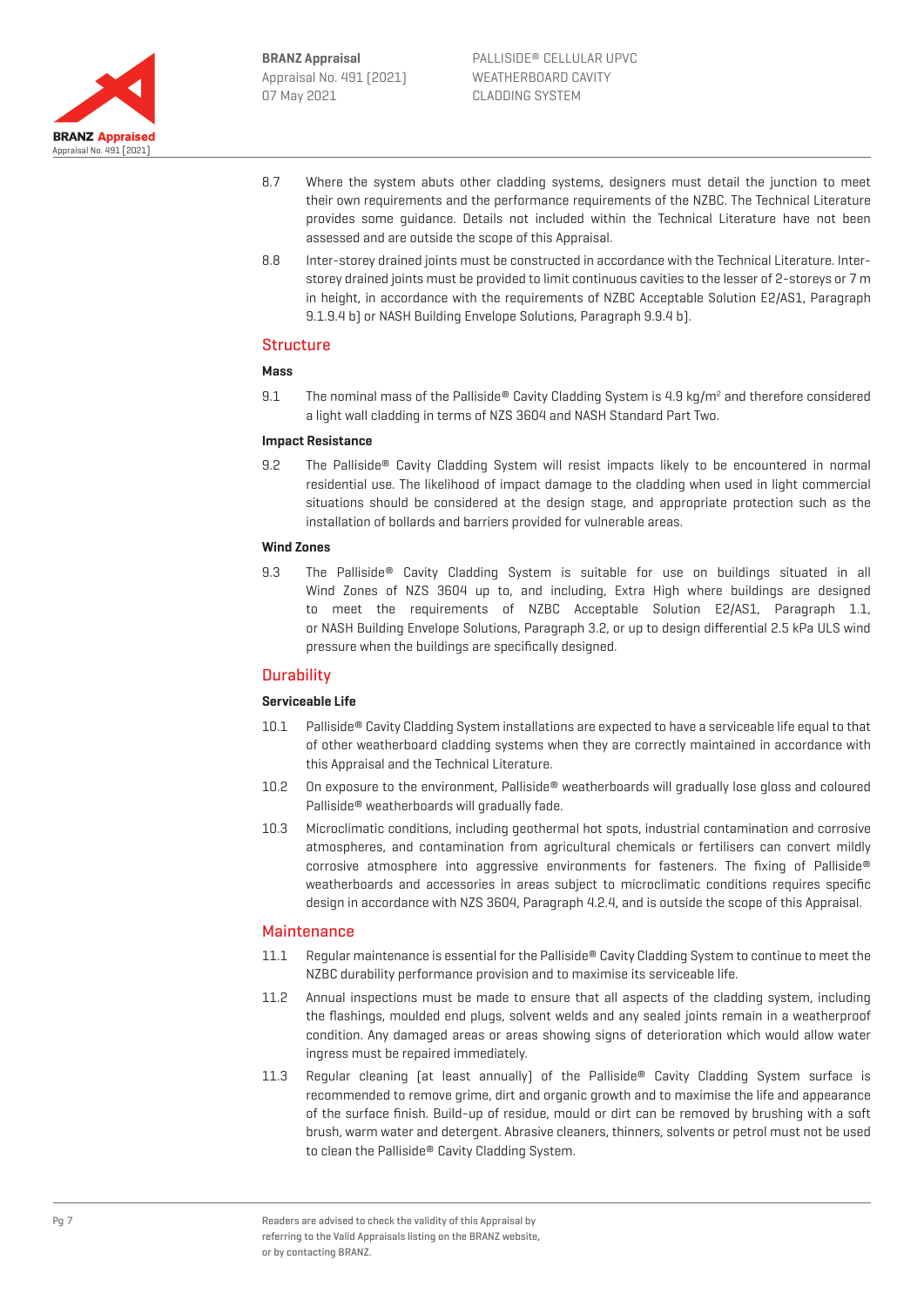

- 11.4 Painting may be considered necessary when the appearance of the Palliside® weatherboards loses gloss or coloured weatherboards start to fade. Painting must be carried out in strict accordance with the instructions of Dynex Extrusions Ltd.
- 11.5 Minimum ground clearances as set out in this Appraisal must be maintained at all times during the life of the cladding.

## Control of External Fire Spread

#### **Vertical Fire Spread**

12.1 This Appraisal only covers buildings 10 m or less in height. NZBC Functional Requirement C3.2 identifies that external vertical fire spread to upper floors only needs be considered for buildings with a building height greater than 10 m. Control of external vertical fire spread is therefore outside the scope of this Appraisal.

#### **Horizontal Fire Spread**

- 12.2 The Palliside® Cavity Cladding System has not been assessed for a peak heat release or total heat released rating and therefore cannot be used within 1 m of the relevant boundary or on Risk Group SI Buildings.
- 12.3 Refer to NZBC Acceptable Solutions C/AS1 and C/AS2 and Verification Method C/VM2 for fire resistance rating and control of external fire spread requirements for external walls.

#### Prevention of Fire Occurring

13.1 Separation or protection must be provided to the Palliside® Cavity Cladding System from heat sources such as fireplaces, heating appliances, flues and chimneys. Part 7 of NZBC Acceptable Solutions C/AS1 and C/AS2, and NZBC Verification Method C/VM1 provide methods for separation and protection of combustible materials from heat sources.

#### External Moisture

- 14.1 The Palliside® Cavity Cladding System, when installed in accordance with this Appraisal and the Technical Literature, prevents the penetration of moisture that could cause undue dampness or damage to building elements.
- 14.2 The cavity must be sealed off from the roof and sub-floor space to meet code compliance with NZBC Clause E2.3.5.
- 14.3 The Palliside® Cavity Cladding System allows excess moisture present at the completion of construction to be dissipated without permanent damage to building elements to meet code compliance with NZBC Clause E2.3.6.
- 14.4 The details given in the Technical Literature for weather sealing are based on the design principle of having a first and second line of defence against moisture entry for all joints, penetrations and junctions. The ingress of moisture must be excluded by detailing joinery and wall interfaces as shown in the Technical Literature. Weathertightness details that are developed by the designer are outside the scope of this Appraisal and are the responsibility of the designer for compliance with the NZBC.
- 14.5 The use of the Palliside® Cavity Cladding System where there is a designed cavity drainage path for moisture that penetrates the cladding, does not reduce the requirement for junctions, penetrations etc. to remain weather resistant.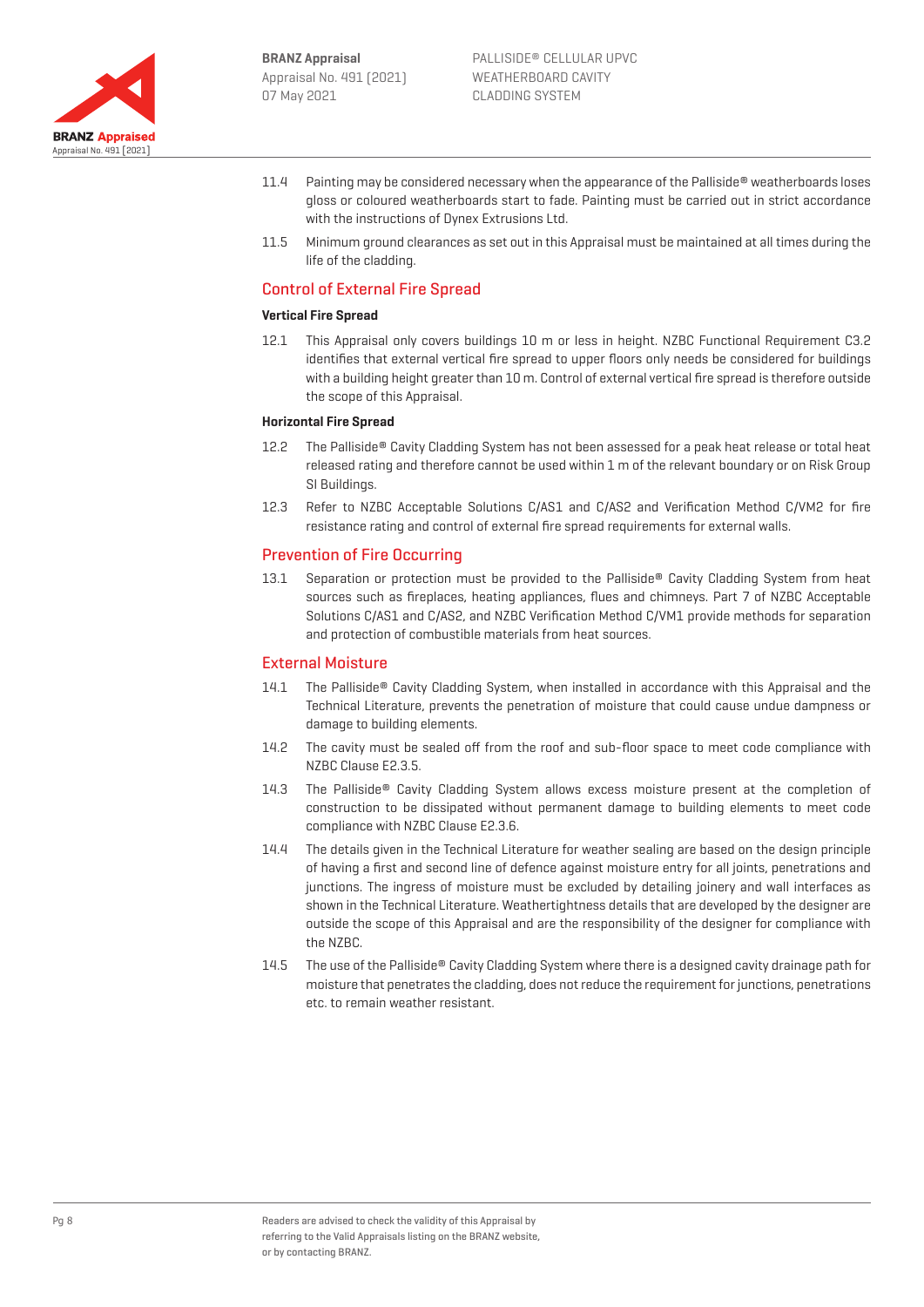

## Internal Moisture

## **Water Vapour**

- 15.1 The Palliside® Cavity Cladding System is not a barrier to the passage of water vapour, and when installed in accordance with this Appraisal and the Technical Literature will not create or increase the risk of moisture damage resulting from condensation. Refer to Paragraphs 15.2 and 15.3 for specific requirements for steel-framed buildings.
- 15.2 Where the Palliside® Cavity Cladding System is installed over a steel frame, an expanded polystyrene thermal break must be installed over the over each steel member under the wall underlay to provide a thermal break in accordance with the requirements of NZBC Acceptable Solution E3/AS1, Paragraph 1.1.4 d).
- 15.3 The cavity battens and the rest of the Palliside® Cavity Cladding System is then installed over the top of the wall underlay in accordance with the Technical Literature and this Appraisal.

## Installation Information

## Installation Skill Level Requirements

16.1 All design and building work must be carried out in accordance with the Palliside® Cavity Cladding System Technical Literature and this Appraisal by competent and experienced tradespersons conversant with the Palliside® Cavity Cladding System. Where the work involves Restricted Building Work (RBW) this must be completed by, or under the supervision of, a Licensed Building Practitioner (LBP) with the relevant License class.

## System Installation

#### **Wall Underlay and Flexible Sill and Jamb Tape Installation**

17.1 The selected wall underlay and flexible sill and jamb tape system must be installed by the building contractor in accordance with the underlay and tape manufacturer's instructions prior to the installation of the cavity battens and the Palliside® Cavity Cladding System. Flexible wall underlay must be installed horizontally and be continuous around corners. Underlay must be lapped 75 mm minimum at horizontal joints and 150 mm minimum over studs at vertical joints. Generic rigid sheathing materials must be installed in accordance with NZBC Acceptable Solution E2/AS1 or NASH Building Envelope Solutions, and be overlaid with a flexible wall underlay. Proprietary systems shall be installed in accordance with the manufacturer's instructions. Particular attention must be paid to the installation of the wall underlay and sill and jamb tapes around window and door openings to ensure a continuous seal is achieved and all exposed wall framing in the opening is protected.

#### **Cavity Battens**

- 17.2 Cavity battens must be installed over the wall underlay to the wall framing at maximum 600 mm centres where the studs are at 600 mm centres, or at 400 mm centres when studs are at 400 mm centres. Non-structural battens must be fixed in place with 40 x 2.5 mm hot-dip galvanised flathead nails (timber frame) or self-drilling 6 g galvanised Class 4 screws (steel frame) at maximum 800 mm centres. Structural battens must be fixed in place with 60 x 2.8 mm hot-dip galvanised flathead nails (timber frame) or self-drilling 10 g galvanised Class 4 screws with a minimum head width of 7 mm (steel frame) at 300 mm centres.
- 17.3 Where studs are at greater than 450 mm centres and a flexible wall underlay is being used, a wall underlay support must be installed over the underlay at maximum 300 mm centres horizontally.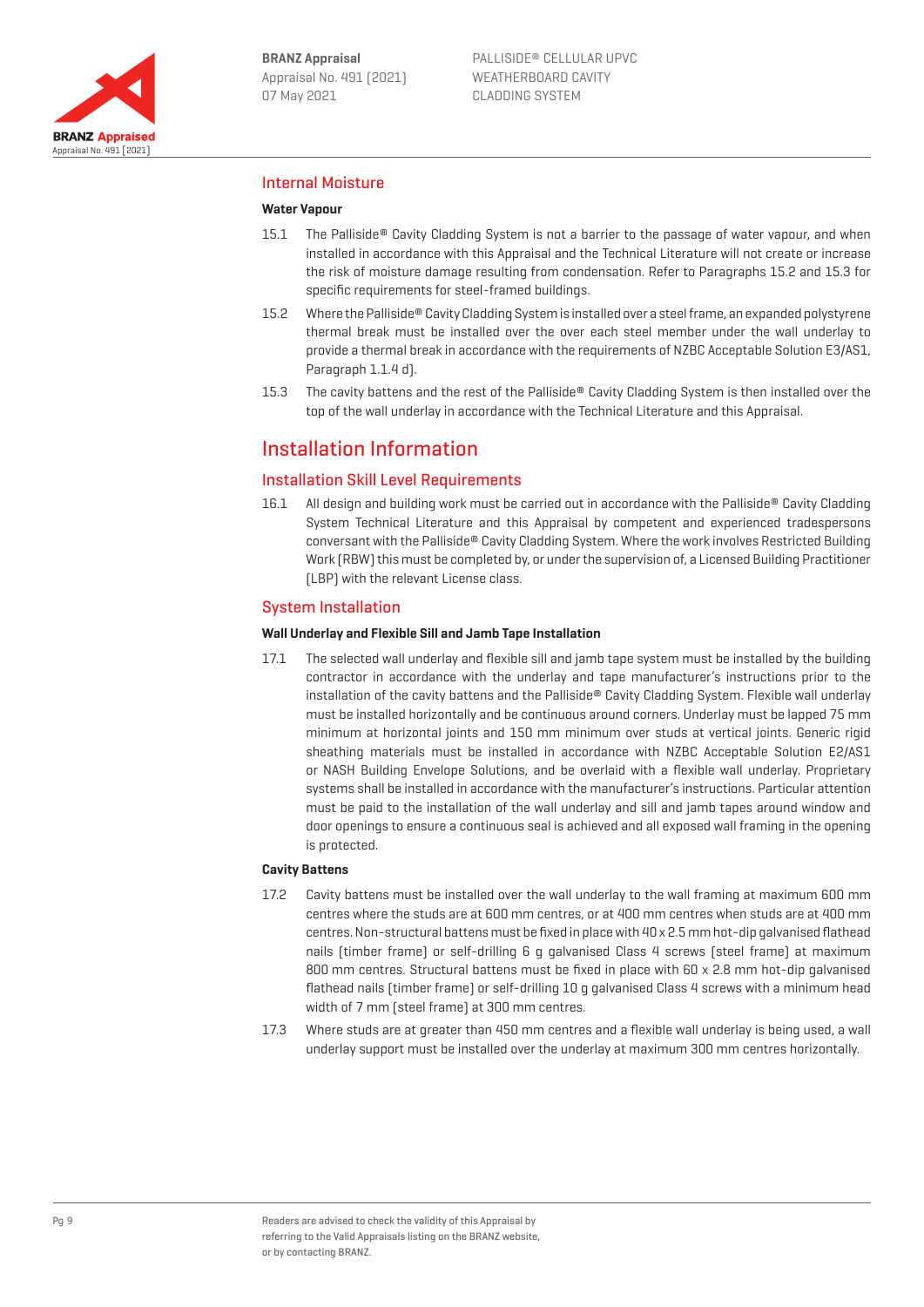**BRANZ Appraisal** Appraisal No. 491 (2021) 07 May 2021



#### **Aluminium Joinery Installation**

17.4 Aluminium joinery and associated head flashings must be installed by the building contractor in accordance with the Technical Literature. A 7.5-10 mm nominal gap must be left between the joinery reveal and the wall framing so an air seal with in accordance with Acceptable Solution E2/AS1, Paragraph 9.1.6 or NASH Building Envelope Solutions, Paragraph 9.1.6 can be installed after the joinery has been secured in place.

#### **Palliside**® **Cladding System Installation**

- 17.5 Palliside® weatherboards may be cut on-site by hand saw, power saw with a fine toothed blade (minimum 20 teeth), jigsaw or router. Holes and cut-outs may be formed by using a hole saw or router.
- 17.6 Palliside® weatherboards must be installed starting at the bottom of the wall. The bottom course of weatherboards must overhang the bottom plate by a minimum of 50 mm.
- 17.7 Before the weatherboards and aluminium joinery are installed, all base accessories, including the starter strip, corner soaker base and 2-part jointer base (if 2-part jointer is being used) must be fixed in place. Base accessories must be fixed to the wall frame at maximum 300 mm centres. The starter strip must be fixed level and must be left short of the selected corner option base piece and vertical trims.
- 17.8 The first course of weatherboards must be located on the starter strip and fixed in place. To ensure the boards remain flat they must be fixed progressively either from the centre of each board working out or away from one end only. A 3 mm thermal movement gap must be left where the boards join, and at each end of the board where they fit into trims.
- 17.9 The boards must be fixed at every vertical support through the fixing guide strip at the top of the board in accordance with Table 1. The nail or screw head must hold the board firmly, but must not be over-driven as damage can result. Subsequent boards clip over the nailing guide strip and conceal the nail or screw heads.
- 17.10 Window and door joinery head, sill and jamb flashings must be installed in accordance with the Technical Literature.
- 17.11 Internal corners must be finished with an internal corner mould. External corners must be finished with either moulded corner soakers fixed to a full length corner soaker base or by the boxed external corner. The alternative boxed 2-part 90° external corners and boxed 3-part 135º external corners are to be finished with the moulded box corner endcaps. Corner moulds and board jointers must be jointed using Solvent Cement. Moulded end plugs must also be secured in place with Solvent Cement.

#### **Inspections**

17.12 The Technical Literature must be referred to during the inspection of Palliside® Cavity Cladding System installations.

#### **Finishing**

17.13 The Palliside® Cavity Cladding System is pre-finished and does not require painting at the completion of installation. Touch up of scratches and the like must be completed in accordance with the instructions of Dynex Extrusions Ltd.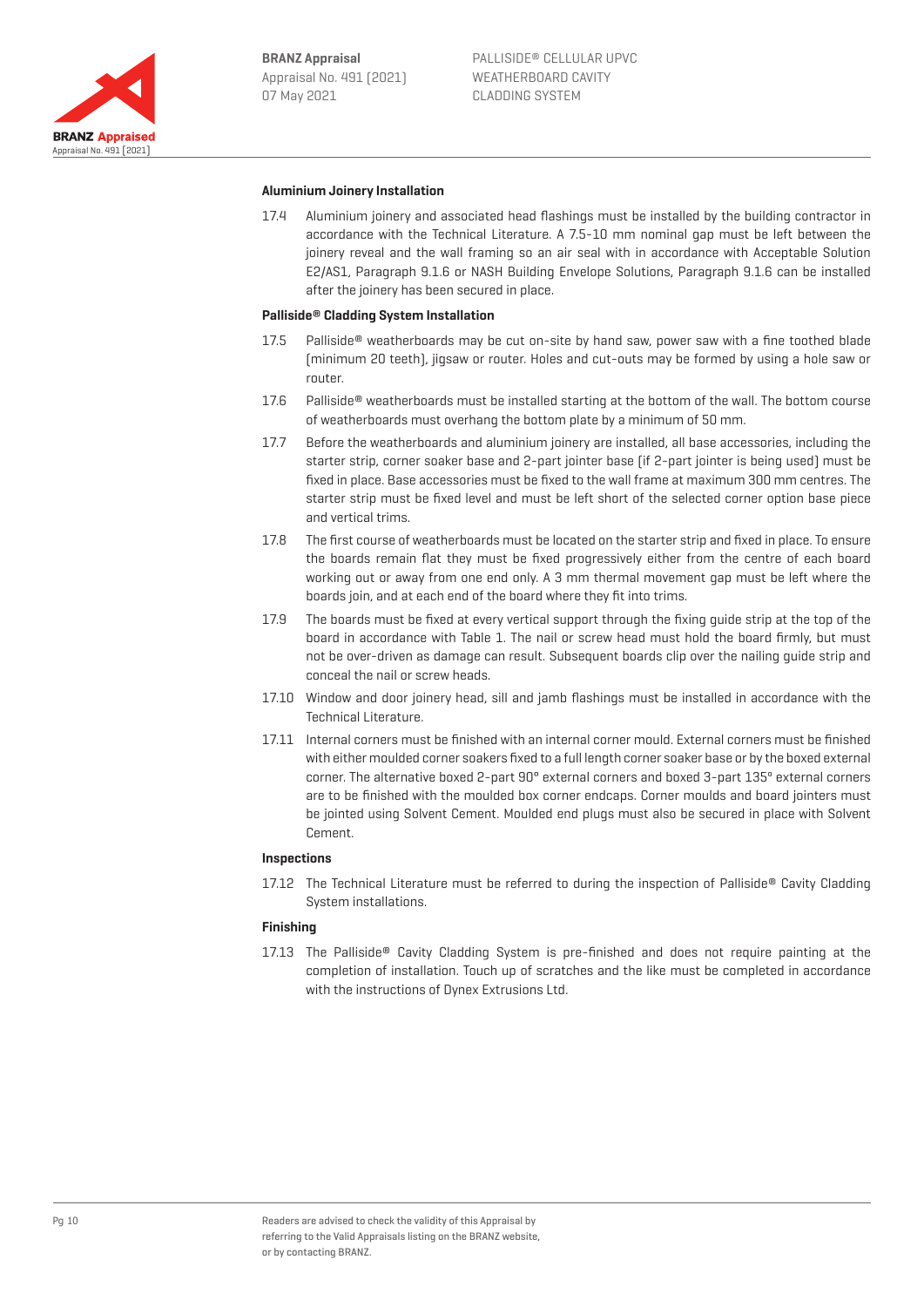

#### **Table 1: Fixing Selection**

| <b>Fixing Type</b>                                                                                                                                                                                          | NZS 3604 Wind Zones up<br>to and including Very High<br>[studs at 600 mm centres<br>maximum] | NZS 3604 Wind Zone<br>Extra High and specific<br>design wind pressures<br>up to a maximum design<br>differential ULS of 2.5 kPa<br>[studs at 400 mm centres<br>maximum) |
|-------------------------------------------------------------------------------------------------------------------------------------------------------------------------------------------------------------|----------------------------------------------------------------------------------------------|-------------------------------------------------------------------------------------------------------------------------------------------------------------------------|
| 40 x 2.5 mm hot-dip galvanised flathead<br>Palliside® nails [with structural cavity battens<br>over timber frame).                                                                                          | ✓                                                                                            |                                                                                                                                                                         |
| 60 x 3.15 mm annular groove hot-dip<br>galvanised flathead nails (with non-structural<br>cavity battens over timber frame].                                                                                 |                                                                                              | ✓                                                                                                                                                                       |
| 8 g x 32 mm long galvanised Class 4 wood<br>screws with a minimum head width of 5.5 mm<br>[with structural cavity battens over timber and<br>steel frame).                                                  | ✓                                                                                            | ✓                                                                                                                                                                       |
| 8 q x 50 mm long galvanised Class 4 wood<br>screws with a minimum head width of<br>5.5 mm (with non-structural cavity battens<br>over timber frame).                                                        | ✓                                                                                            |                                                                                                                                                                         |
| 8 q x 65 mm long galvanised Class 4 wood<br>screws with a minimum head width of<br>5.5 mm [with non-structural cavity battens<br>over timber frame).                                                        | ✓                                                                                            | ✓                                                                                                                                                                       |
| Paslode ND50 Grade 304 stainless steel brads<br>[two skewed per stud crossing with structural<br>cavity battens over timber frame].                                                                         | ✓                                                                                            |                                                                                                                                                                         |
| Paslode ND60 Grade 304 stainless steel brads<br>[two skewed per stud crossing with non-<br>structural cavity battens over timber frame).                                                                    | ✓                                                                                            |                                                                                                                                                                         |
| Self-drilling 6 g galvanised Class 4 screws with<br>a minimum head width of 5.5 mm for steel-<br>framed buildings. The screw length must allow<br>a 10 mm minimum penetration through the<br>steel framing. | ✓                                                                                            | ✓                                                                                                                                                                       |

## Health and Safety

18.1 Hearing and eye protection must be worn while cutting Palliside® weatherboards and accessories.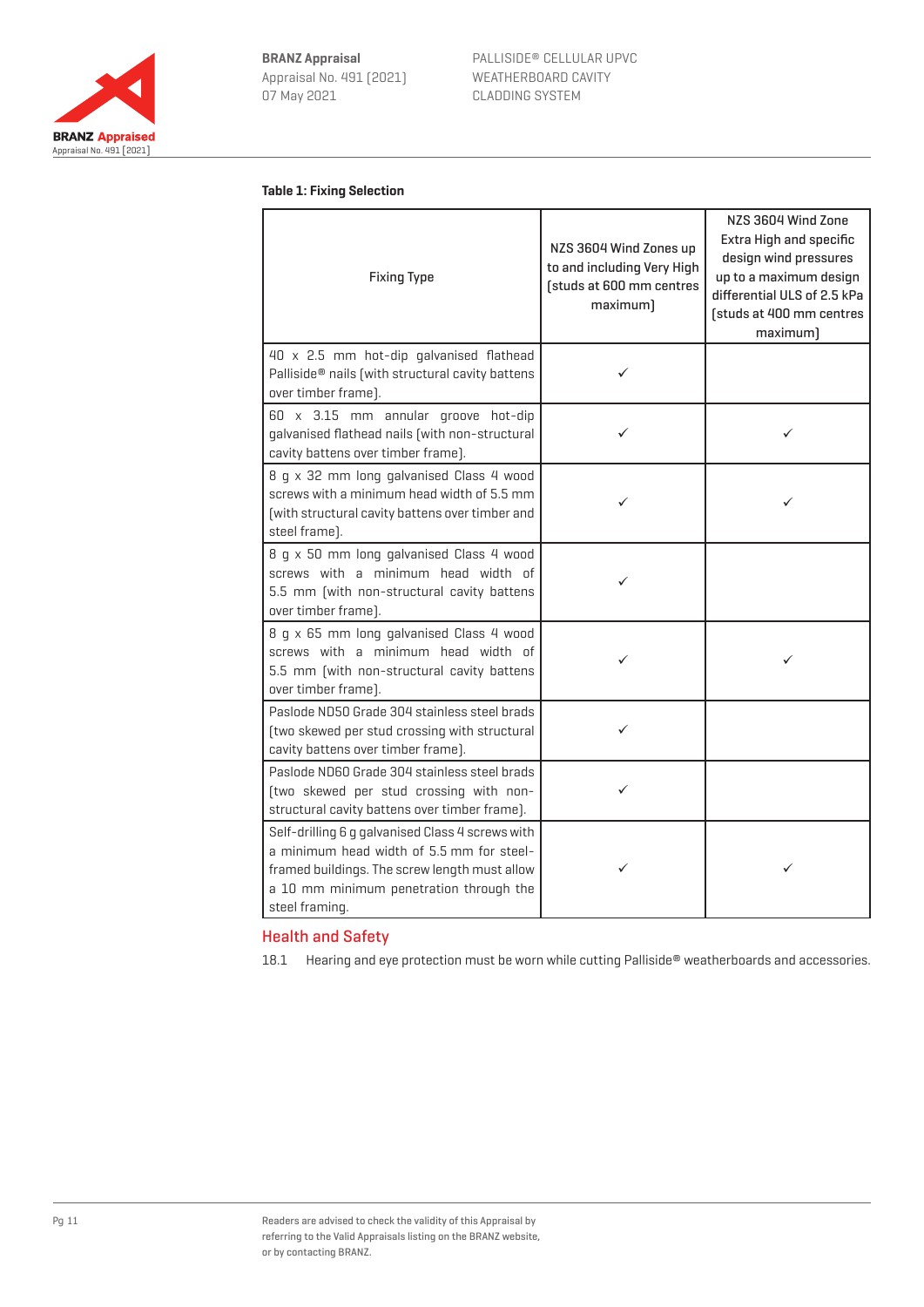

# Basis of Appraisal

The following is a summary of the technical investigations carried out:

## **Tests**

19.1 The following testing has been completed by BRANZ:

- ¬ The Palliside® Cavity Cladding System was tested to NZBC E2/VM1.
- ¬ Uniform wind face load and fixing pull-out tests to simulate wind pressures on Palliside® weatherboards were carried out by BRANZ, and the results were used in assessing the Palliside® Cavity Cladding System.
- ¬ White Palliside® weatherboards have been exposed in a weatherometer for 5,000 hours. Samples of the weatherboard material were also exposed to ultraviolet (UV) light and were then microscopically examined and Gardner impact-tested in accordance with Appendices E and F of AS 2376 Part 1 - 1980. The results were used in assessing the durability of the Palliside® Cavity Cladding System.

## Other Investigations

- 20.1 Structural and durability opinions have been provided by BRANZ technical experts.
- 20.2 BRANZ expert opinion on NZBC E2 code compliance for the Palliside® Cavity Cladding System was based on testing and evaluation of all details within the scope and as stated within this Appraisal.
- 20.3 Experience with single skin, double skin (twin wall), and cellular uPVC wall claddings and other fully exposed uPVC exterior building products in New Zealand and overseas for many years has been noted, including structural and weathertightness performance, durability, and non-hazardous nature.
- 20.4 Site inspections have been carried out by BRANZ to assess the practicability of installation, and to examine completed installations.
- 20.5 The manufacturer's Technical Literature has been examined by BRANZ and found to be satisfactory.

## **Quality**

- 21.1 The manufacture of Palliside® weatherboards and trim has been examined by BRANZ, and details regarding the quality and composition of the materials used were obtained by BRANZ and found to be satisfactory.
- 21.2 The quality of materials, components and accessories supplied by Dynex Extrusions Ltd is the responsibility of Dynex Extrusions Ltd. The quality control system of Dynex Extrusions Ltd has been assessed and registered as meeting the requirements of ISO 9001.
- 21.3 Quality of installation on site of components and accessories supplied by Dynex Extrusions Ltd and the building contractor is the responsibility of the installer.
- 21.4 Designers are responsible for the building design, and building contractors are responsible for the quality of installation of framing systems and joinery, wall underlays, flashing tapes and air seals in accordance with the instructions of Dynex Extrusions Ltd.
- 21.5 Building owners are responsible for the maintenance of the Palliside® Cavity Cladding System in accordance with the instructions of Dynex Extrusions Ltd.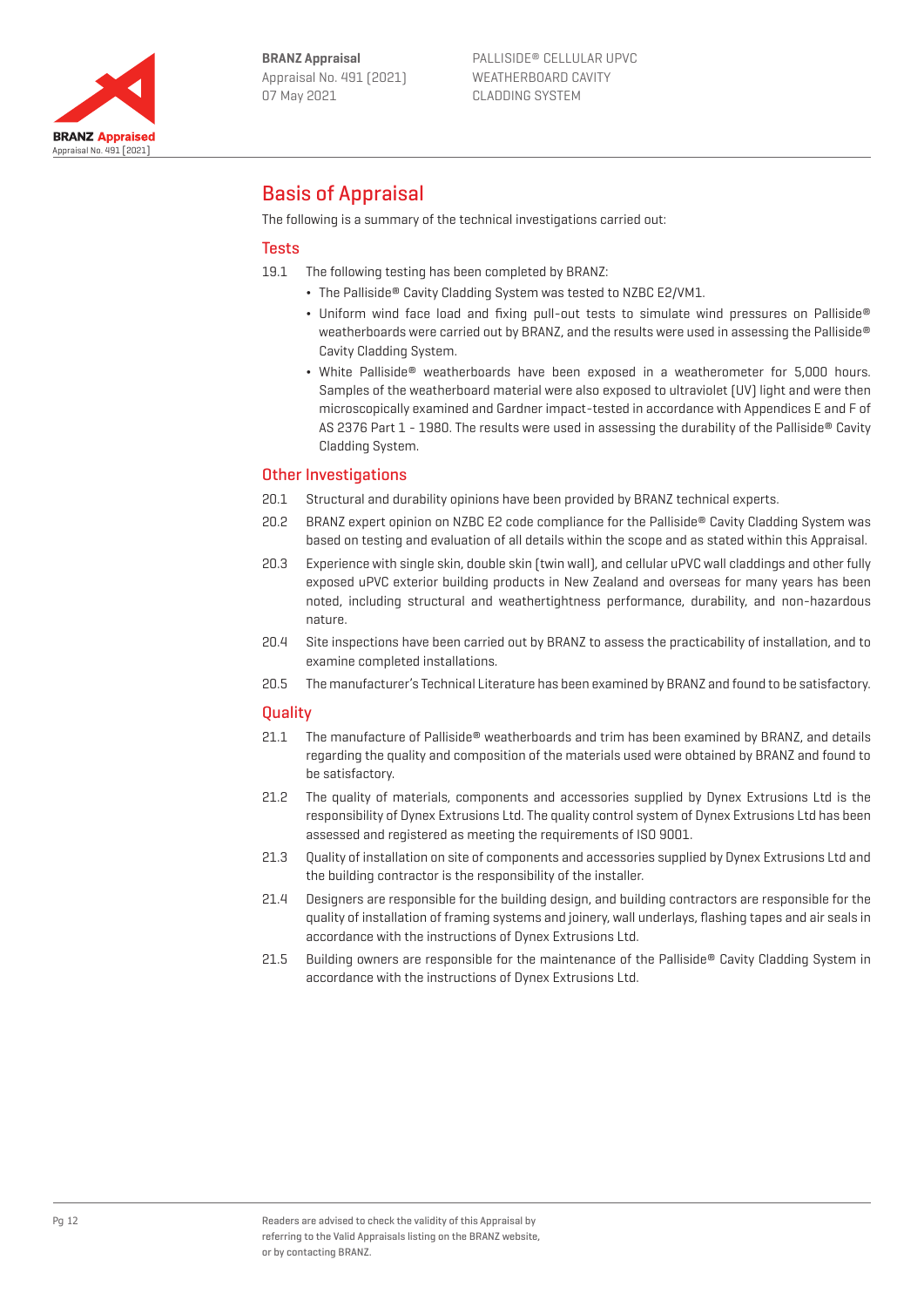**BRANZ Appraisal** Appraisal No. 491 (2021) 07 May 2021



## Sources of Information

- ¬ AS 2376.1 1980 Plastic Building Sheets Extruded PVC.
- ¬ AS/NZS 1170: 2002 Structural design actions.
- ¬ BRANZ Bulletin No. 582. Structurally fixed cavity battens, April 2015.
- ¬ NASH Building Envelope Solutions: 2019.
- ¬ NASH Standard Part Two: 2019 Light Steel Framed Buildings.
- ¬ NZS 3602: 2003 Timber and wood-based products for use in building.
- ¬ NZS 3603: 1993 Timber Structures Standard.
- ¬ NZS 3604: 2011 Timber-framed buildings.
- ¬ NZS 4211: 2008 Specification for performance of windows.
- ¬ Ministry of Business, Innovation and Employment Record of Amendments Acceptable Solutions, Verification Methods and handbooks.
- ¬ The Building Regulations 1992.